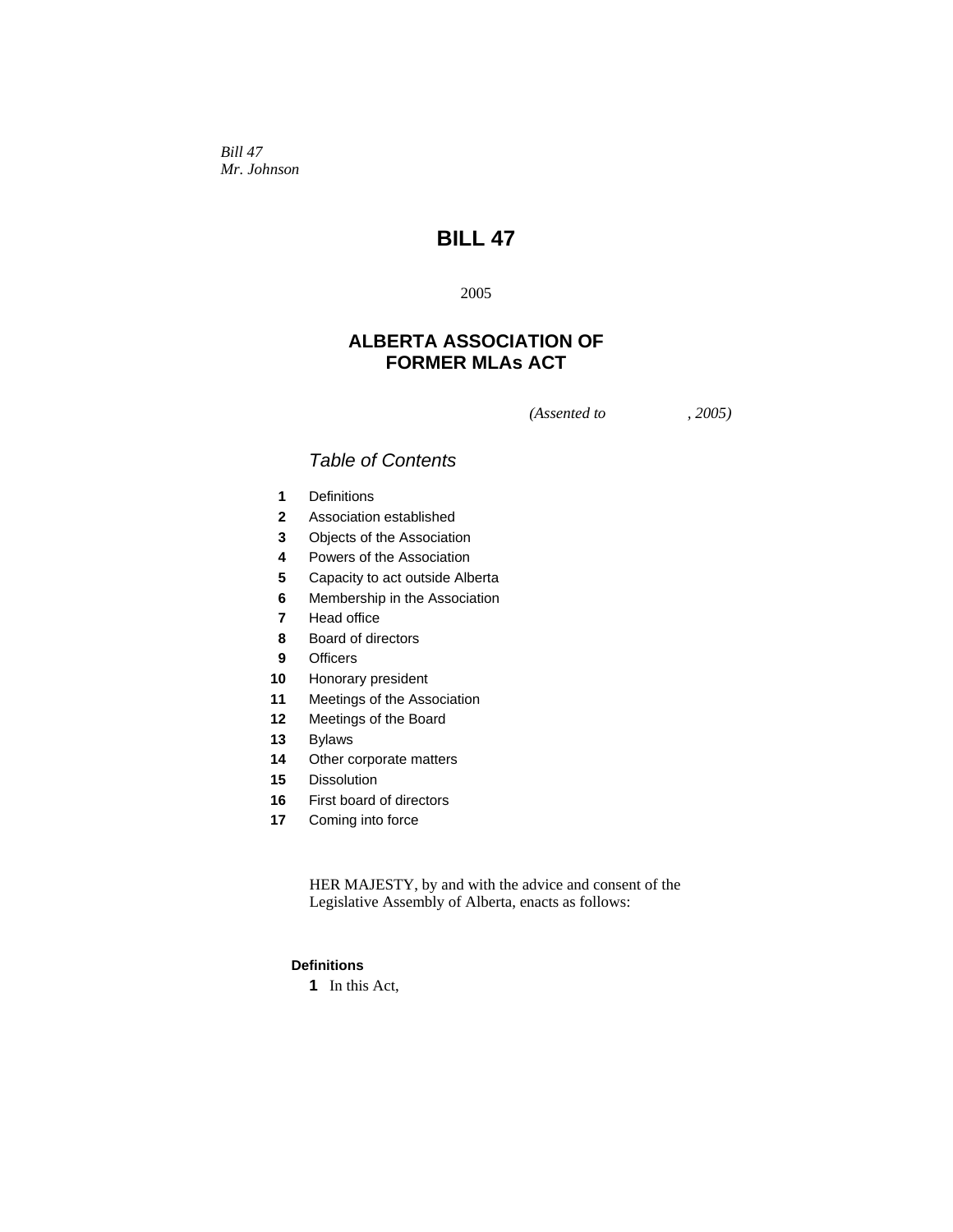- (a) "Association" means the Alberta Association of Former MLAs established by section 2;
- (b) "Board" means the board of directors of the Association;
- (c) "former MLA" means a person who was, but is not currently, a Member of the Legislative Assembly of Alberta;
- (d) "Registrar" means Registrar as defined in the *Business Corporations Act*;
- (e) "Speaker" means the Speaker of the Legislative Assembly of Alberta.

## **Association established**

**2** The Alberta Association of Former MLAs is established as a non-profit body corporate.

#### **Objects of the Association**

**3(1)** The objects of the Association are

- (a) to put the knowledge and experience of its members at the service of parliamentary democracy in Alberta and elsewhere,
- (b) to serve the public interest by providing non-partisan support for the parliamentary system of government in Alberta,
- (c) to foster a spirit of community among former MLAs,
- (d) to foster good relations between current and former MLAs, and
- (e) to protect and promote the interests of former MLAs.

**(2)** The Association must not pursue its objects for any partisan political purpose.

#### **Powers of the Association**

**4(1)** The Association has the capacity and, subject to this Act, the rights, powers and privileges of a natural person.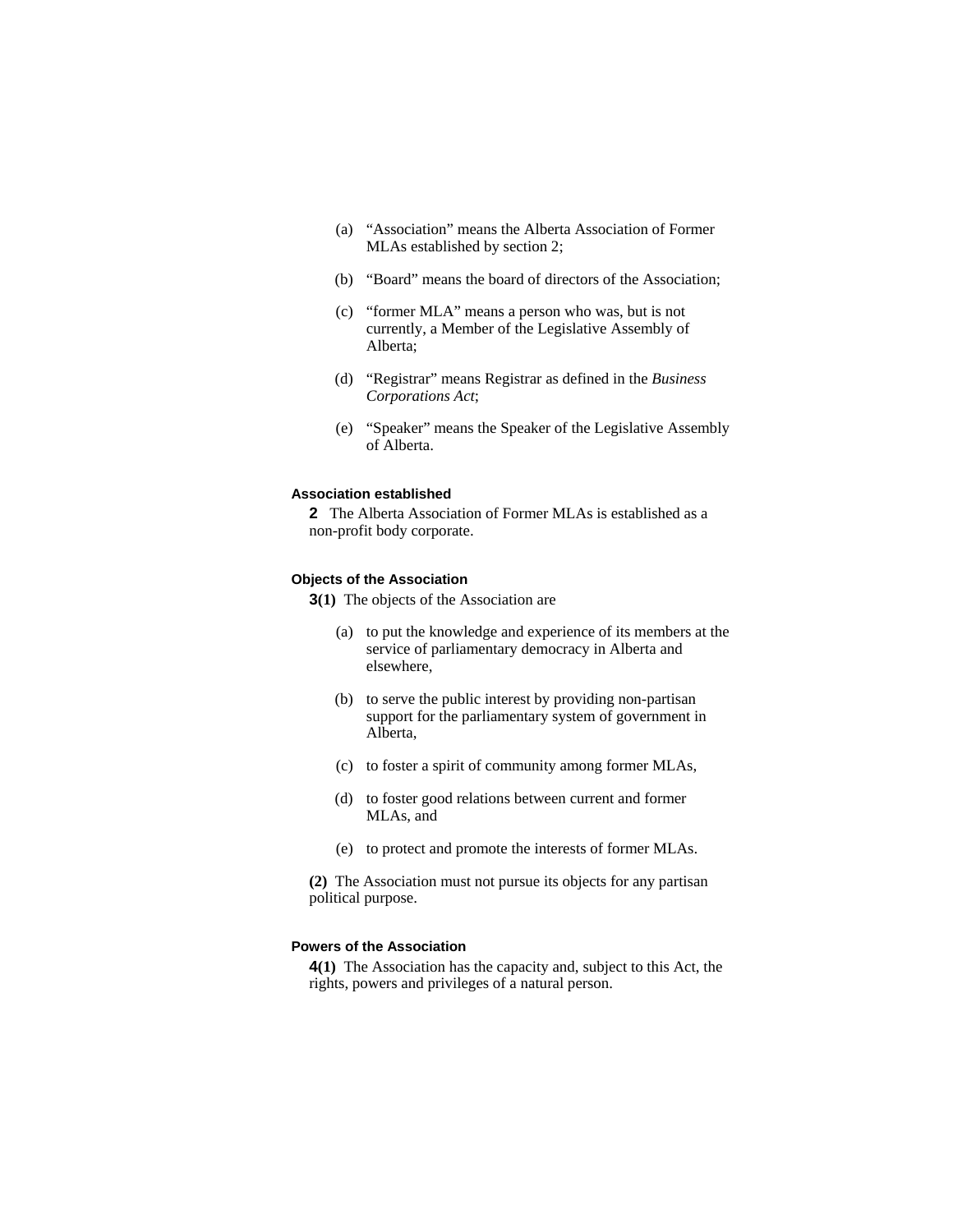**(2)** Without limiting subsection (1), the Association may do the following for the purposes of furthering its objects:

- (a) initiate, finance and administer programs and activities relevant to its objects, including programs and activities by government, public or private organizations and agencies or individuals;
- (b) establish and award scholarships, fellowships or bursaries for study related to its objects;
- (c) recognize, by means it considers appropriate, outstanding contributions to the promotion and understanding of the parliamentary system of government in Alberta;
- (d) acquire, establish and manage any charitable or benevolent work, undertaking or foundation it considers appropriate;
- (e) do such other things as are conducive to the fulfilment of its purpose and to the exercise of its objects.

#### **Capacity to act outside Alberta**

**5** In addition to its capacity within Alberta, the Association may carry on its activities and affairs and exercise its powers in any jurisdiction outside Alberta to the extent that the laws of that jurisdiction permit.

#### **Membership in the Association**

**6(1)** All former MLAs are eligible to be members of the Association and may become members of the Association in accordance with its bylaws.

**(2)** A member may voluntarily resign from the Association at any time by providing notice in the form prescribed by the bylaws.

**(3)** If a member of the Association is elected to the Legislative Assembly, he or she is deemed to have resigned from the Association the day he or she becomes a Member of the Legislative Assembly pursuant to section 1 of the *Legislative Assembly Act.*

**(4)** All members of the Association are entitled to vote and participate in meetings of the Association.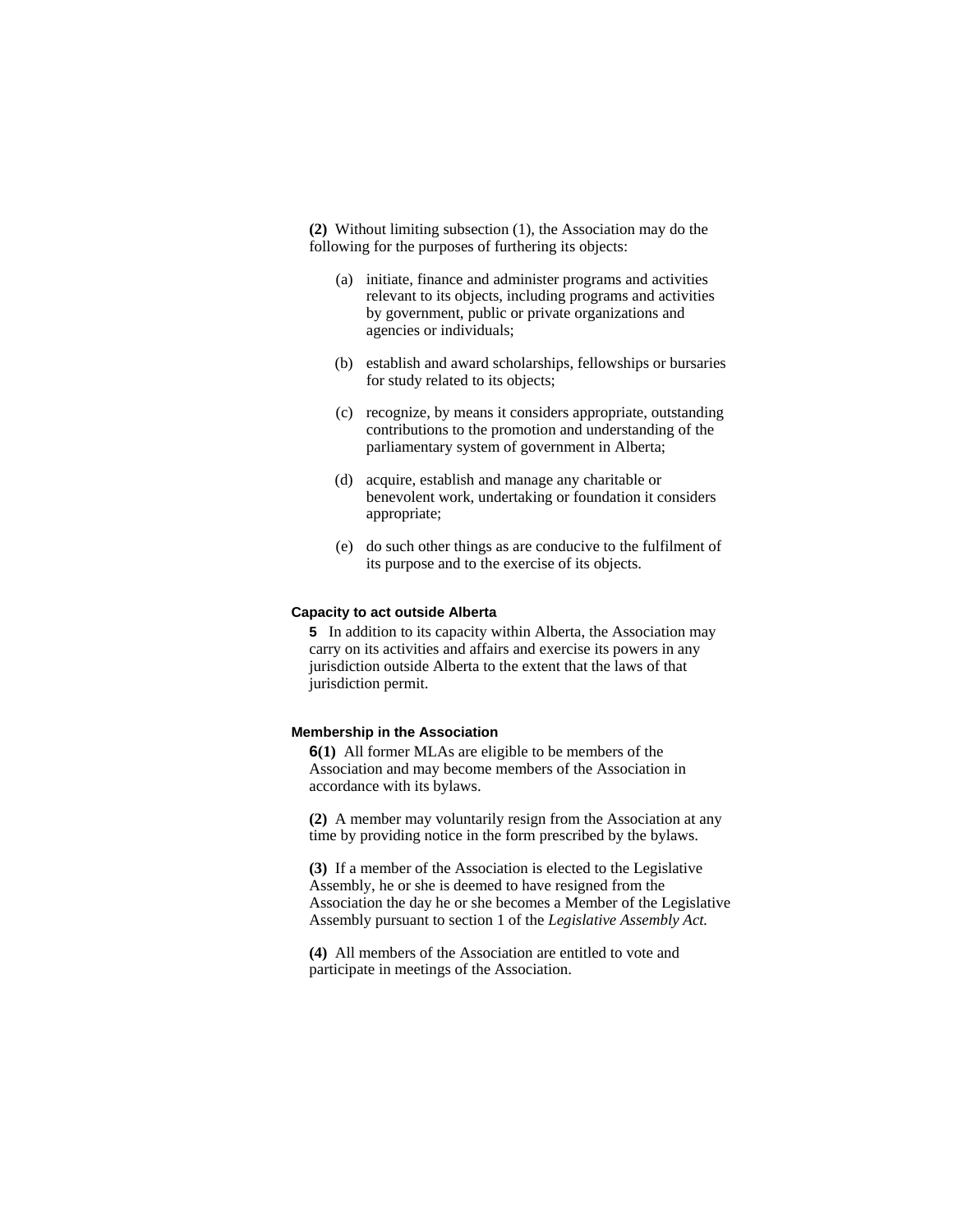**(5)** Other persons may be made honorary members or associate members of the Association in accordance with its bylaws.

#### **Head office**

**7** The head office of the Association shall be at the place in Alberta that the Board determines.

## **Board of directors**

**8(1)** The affairs of the Association must be managed by a board of directors consisting of the president, vice-president and other directors elected, appointed or holding office in accordance with the bylaws of the Association.

**(2)** The president of the Association must preside at meetings of the Board and may perform other duties assigned by the Board.

**(3)** In the absence of the president or if the president is unable to act, the vice-president has the powers and responsibilities of the president.

## **Officers**

**9** The officers of the Association are the president, vice-president, secretary-treasurer and other officers provided for by the bylaws of the Association.

## **Honorary president**

**10** The Speaker of the Legislative Assembly is honorary president of the Association.

#### **Meetings of the Association**

**11(1)** The Association must hold an annual general meeting at least once each calendar year and may hold other general meetings as convened by the Board.

**(2)** Business to be considered at the annual general meeting of the Association must include approval of a financial statement for the Association and any other matters required by the Association's bylaws.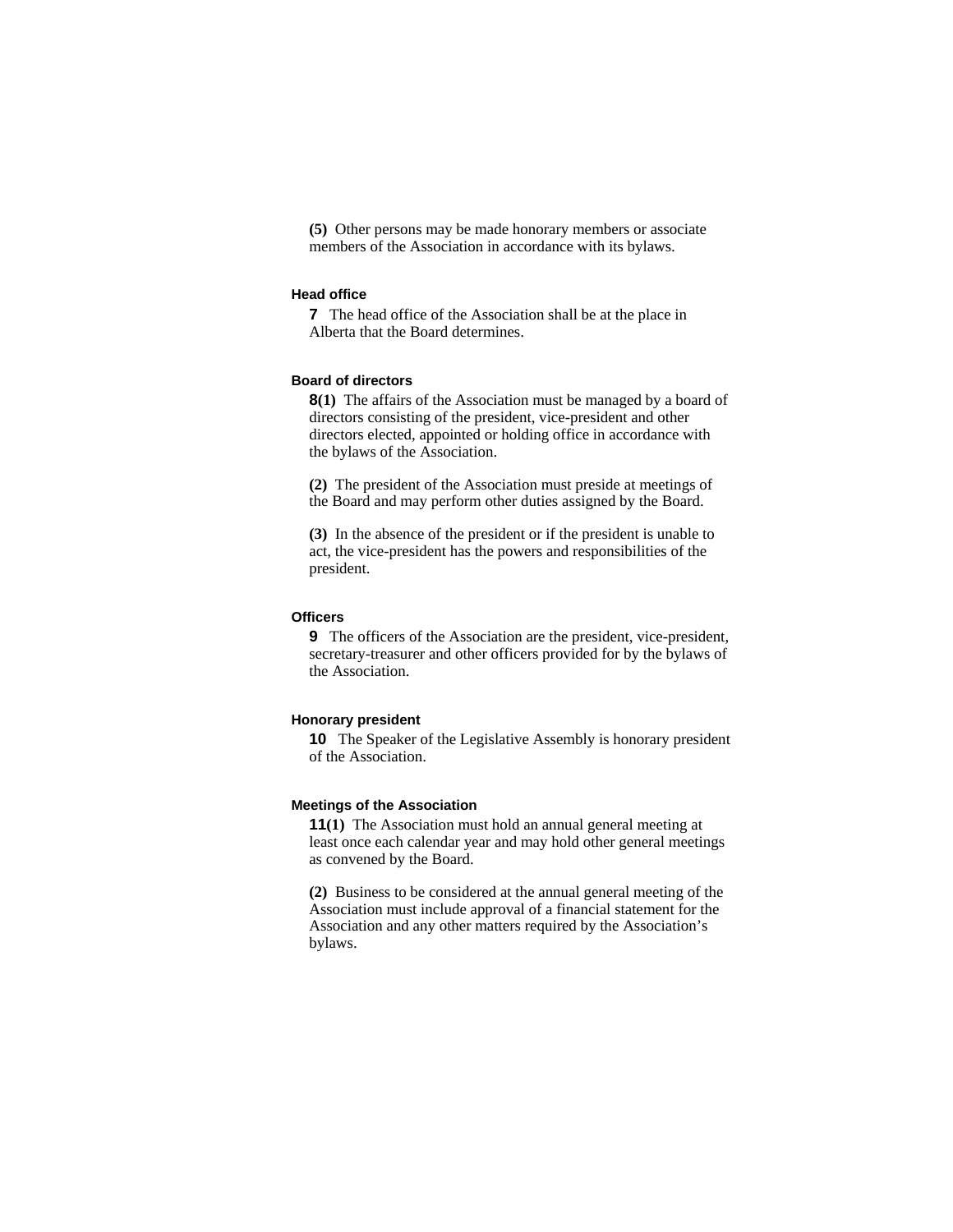**(3)** If requested by at least 10 members of the Association, the Board must convene a general meeting of the Association without delay.

**(4)** The Association must give at least 14 days' written notice of a general meeting to those members entitled to receive notice of the general meeting, but those members may waive or reduce the period of notice for a particular meeting by unanimous consent in writing.

#### **Meetings of the Board**

**12(1)** The Board must meet at least once each year and may meet at other times as it considers necessary.

**(2)** If the Board holds a meeting and a director participates in the business of the meeting by electronic means only, that director is deemed to be fully present at the meeting for the purposes of this Act.

**(3)** Subject to the bylaws, a majority of the directors holding office constitutes a quorum at a meeting of the Board.

**(4)** The affirmative votes of the majority of the directors present at a meeting at which a quorum is present are sufficient to pass a resolution or bylaw of the Association.

#### **Bylaws**

**13** The Board may make bylaws for the Association respecting the following:

- (a) membership in the Association, including honorary and associate memberships;
- (b) the election and appointment of directors, their term of office and the expenses, if any, to be reimbursed to the directors;
- (c) the terms of employment, engagement or appointment and remuneration, expenses and duties of officers, employees and agents of, and consultants to, the Association;
- (d) the calling and holding of meetings of the Board and committees of the Board or Association, and the procedure to be followed at meetings;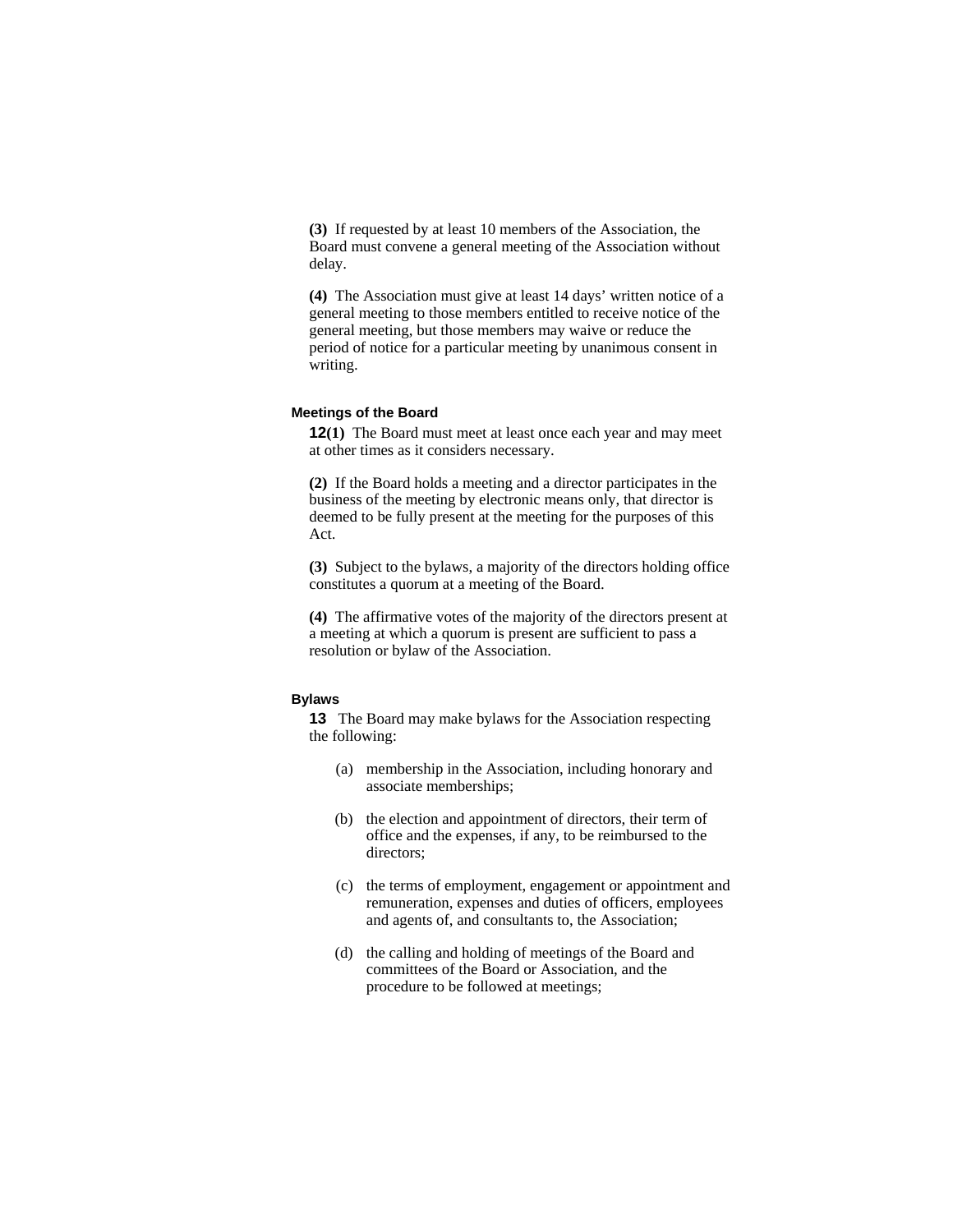- (e) the role, duties and responsibilities of the position of honorary president;
- (f) the appointment of an auditor;
- (g) the delegation of powers to the Board or a committee of the Board;
- (h) generally, the administration and management of the affairs of the Association and the exercise of the directors' powers and the performance of their duties.

### **Other corporate matters**

**14(1)** The Association is not an agent of the Government and the directors and employees of the Association are not part of the public service of Alberta.

**(2)** Subject to this Act and regulations under subsection (3), the *Societies Act*, the *Companies Act* and the *Business Corporations Act* do not apply to the Association.

**(3)** The Lieutenant Governor in Council may, by regulation, provide that provisions of the *Societies Act*, the *Companies Act* or the *Business Corporations Act* apply to the Association.

**(4)** Subject to the bylaws of the Association providing for the remuneration of officers, employees and agents of the Association,

- (a) any profits or accretions to the value of property of the Association must be used to further the activities of the Association, and
- (b) no part of the property or profits of the Association may be distributed, directly or indirectly, to any member of the Association.

**(5)** There must be an annual audit of the financial statements of the Association.

## **Dissolution**

**15(1)** On resolution by the Association for dissolution, the Registrar may issue a certificate of dissolution.